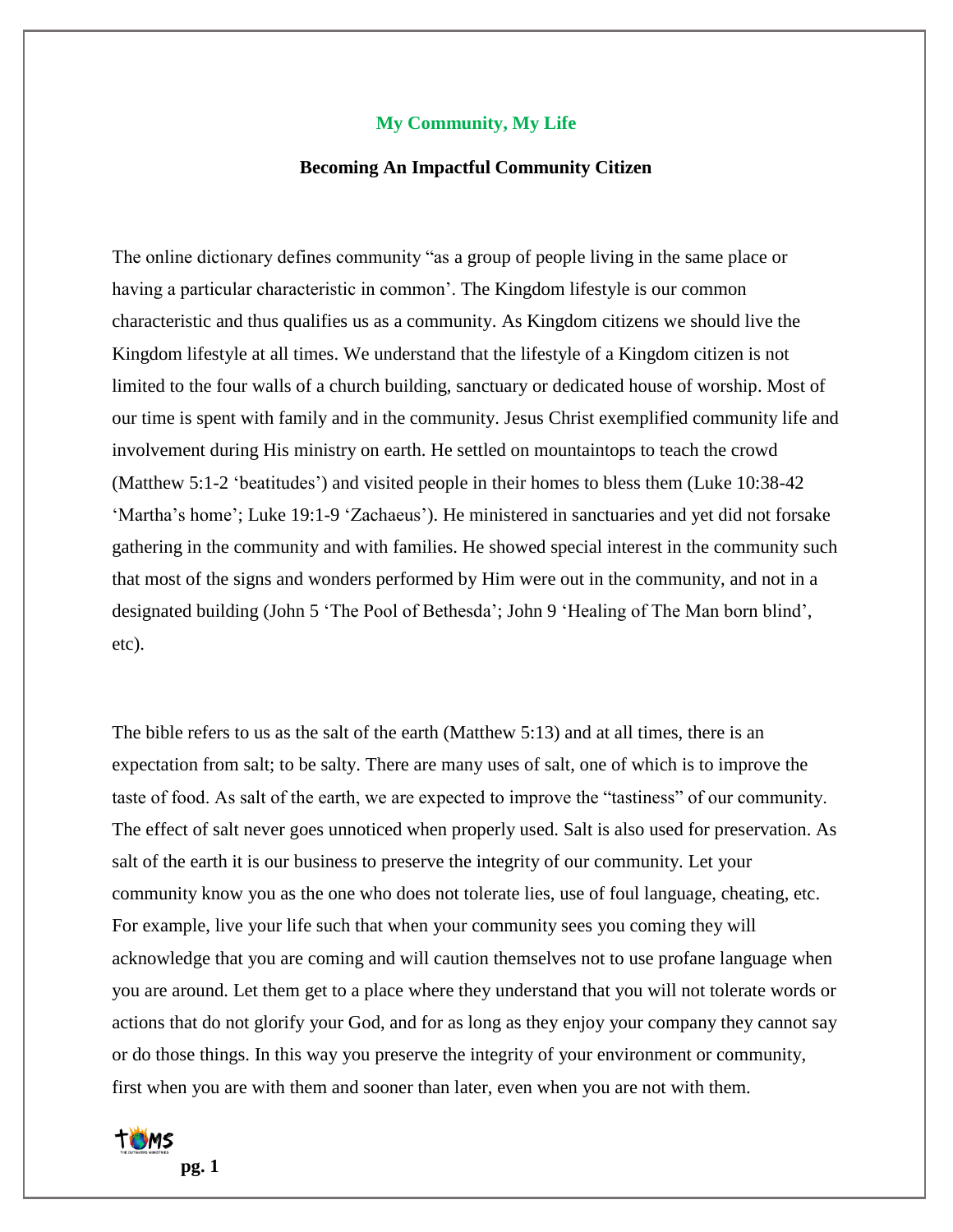So, "My community, My Life" is a series aimed to bring awareness to us "The Kingdom Citizen" about our community on:

- how we can make an impact in our community by touching lives;
- how we can model Kingdom values within our community that will positively influence our environments, the system and the people living in it;

All these we will do using the word of God as our guide. There are many scriptures that emphasize the role of the believer within the community.

## ✓ **The Ministry of Tabitha (In Greek, Dorcas)**

Let's begin by examining very closely the criterion for an impactful community citizen using the ministry of Tabitha (also known as Dorcas) as our guide.

#### **Acts 9:36-42 (NIV)**

"In Joppa there was a disciple named Tabitha (in Greek her name is Dorcas); she was always doing good and helping the poor. About that time she became sick and died, and her body was washed and placed in an upstairs room. Lydda was near Joppa; so when the disciples heard that Peter was in Lydda, they sent two men to him and urged him, "Please come at once!" Peter went with them, and when he arrived he was taken upstairs to the room. All the widows stood around him, crying and showing him the robes and other clothing that Dorcas had made while she was still with them. Peter sent them all out of the room; then he got down on his knees and prayed. Turning toward the dead woman, he said, "Tabitha, get up." She opened her eyes, and seeing Peter she sat up. He took her by the hand and helped her to her feet. Then he called for the

believers, especially the widows, and presented her to them alive. This became known all over Joppa, and many people believed in the Lord. Peter stayed in Joppa for some time with a tanner named Simon."

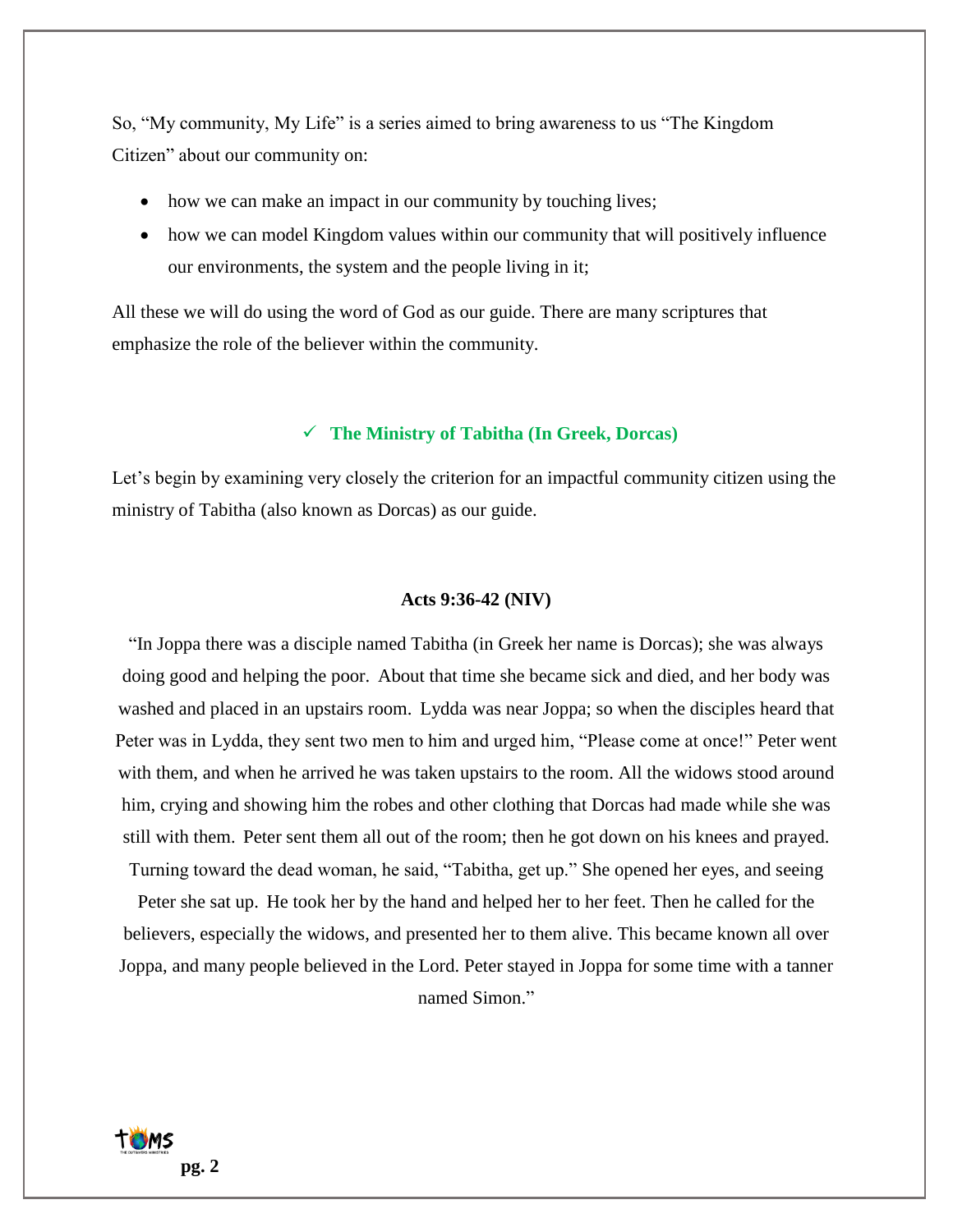## **A) Criterion for an impactful community citizen**

#### **Disciple / Believer in Jesus Christ**

This is the most outstanding criterion for becoming an impactful community citizen because this criterion serves as the unshakable foundation upon which all other kingdom virtues spring forth. Dorcas served her community well as we read earlier, however, I will like for us to see how the Bible introduces her and what preceded her community impact.

## **Acts 9:36a**

"In Joppa there was *a disciple* named Tabitha (in Greek her name is Dorcas);"

Other translations use the word "believer"; however, both "disciple" and "believer" denote a follower of Jesus Christ in this context. A disciple is a "follower," someone who adheres completely to the teachings of another, making the teachings his or her rule of life and conduct. And in this case Jesus Christ is the one being followed. The root word for disciple is "discipline". Therefore, a disciple is not just one who follows another but also adheres to the disciplines of the one being followed.

Now, Dorcas was a believer/disciple of Jesus and that set the tone for her community impact. All the kingdom virtues she manifested were directly tied to her relationship with the King. No doubt she made such significant impact in the lives of many in her community.

## **B) Characteristics of an impactful community citizen**

## **1 Corinthians 3:11-15 (NIV)**

"For no other *foundation* can anyone lay than that which is laid, which is *Jesus Christ.* Now if anyone builds on this foundation *with* gold, silver, precious stones, wood, hay, straw, each one's work will become clear; for *the Day will declare it, because it will be revealed by fire;* and the

fire will test each one's work, of what sort it is. If anyone's work which he has built

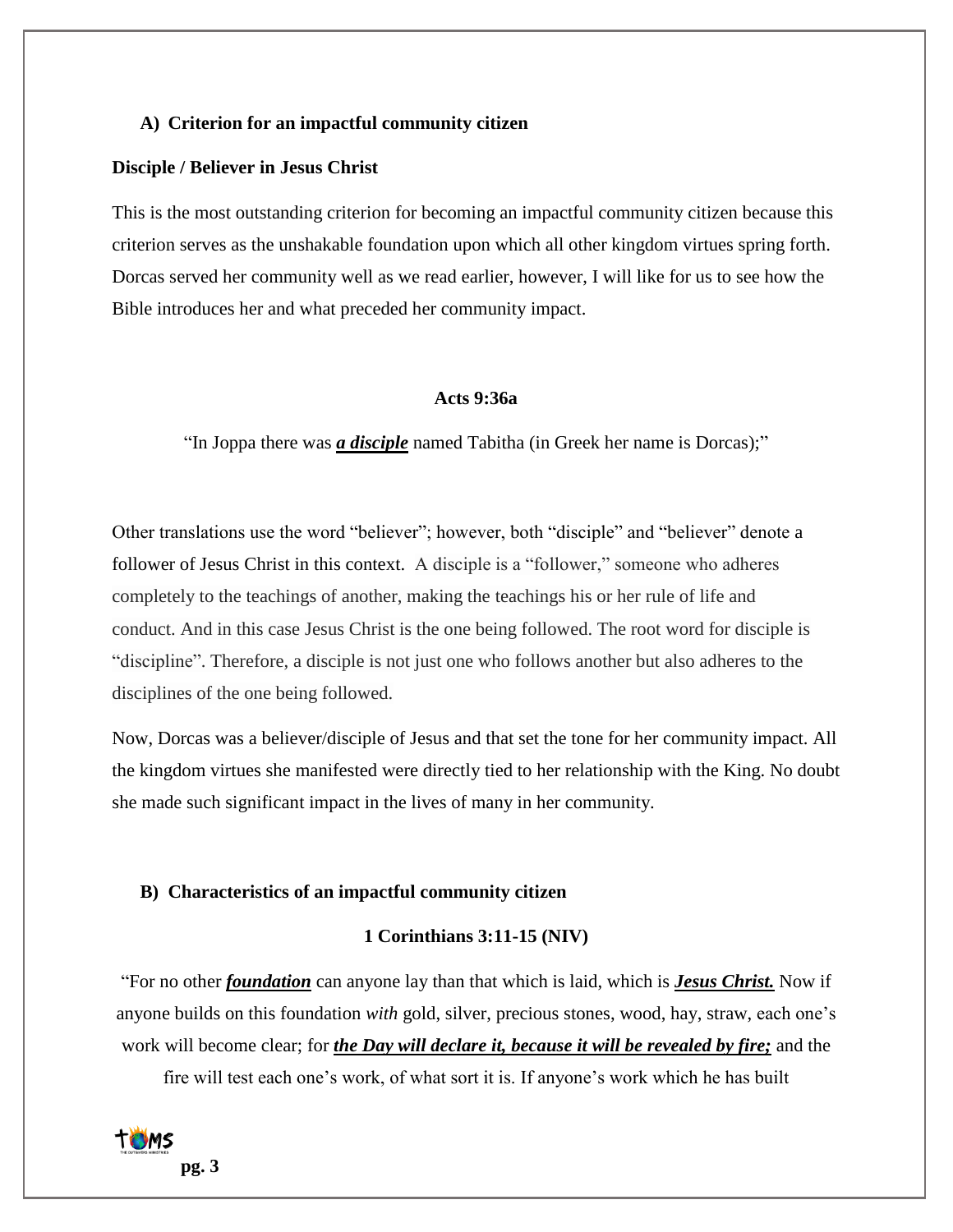on *it* endures, he will receive a *reward.* If anyone's work is burned, he will suffer loss; but he himself will be saved, yet so as through fire."

There are a few things I will like for us to take from the scriptures we just read.

- Jesus Christ is the foundation upon which every builder (in the Kingdom) should build.
- The quality of materials we use in building varies and matters, however, we choose what the material should be. Bare in mind that the quality of your building material will be tested and only that which stands will be rewarded. Our encouragement is that we should all shoot for gold by making the best use of our calling.
- There is a reward for every good work.

Previously we had examined that being a follower of Jesus Christ is the foundation upon which we can become impactful community citizens. 1 Corinthians 3:11-15 has brought more light to this truth by emphasizing Jesus Christ as the foundation.

As disciples of Jesus Christ, there are expected lifestyle virtues that we ought to abide by and a few of these were exemplified by Dorcas as she blessed her community.

## **i) She was consistent**

## **Acts 9:36b (NIV)**

"she was *always* doing good and helping the poor."

Being consistent in our ways is a kingdom virtue. It is an expression of excellence and excellence is our praise unto God. Many scriptures emphasize the importance of being consistent. For example;

## • **Hebrews 13:8 (NIV)**

"Jesus Christ is *the same yesterday and today and forever."*

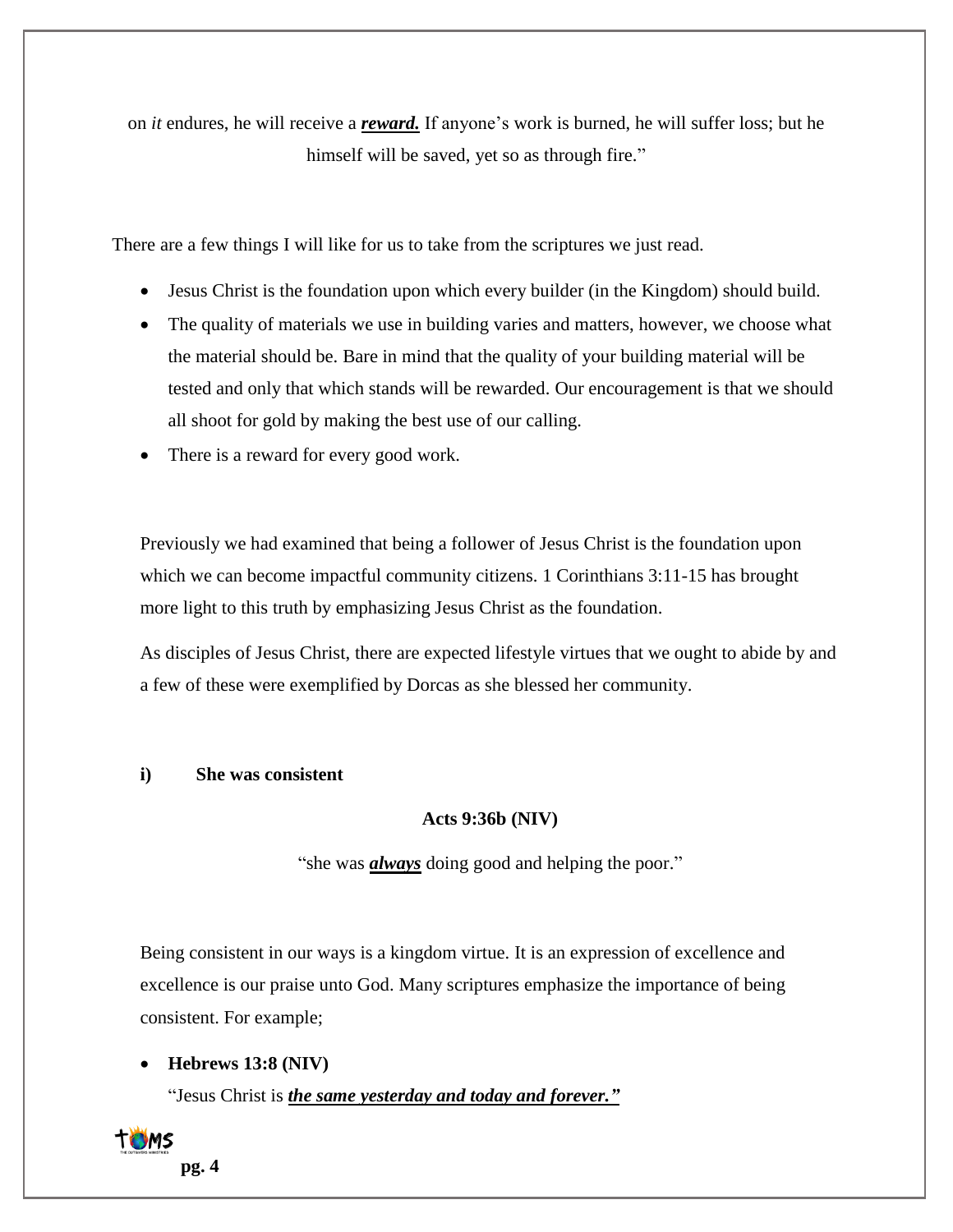Therefore, presenting multiple personalities is not Christ-like. How would you feel if Jesus occasionally changed His mind about the criteria for our salvation? That will be very confusing to us and inconsiderate of Him. Would you agree?

## • **Galatians 6:9 (NIV)**

*"Let us not become weary in doing good,* for at the proper time we will reap a harvest if we do not give up."

Dorcas modelled this scripture well. We are told that she was always doing good. This scripture emphasizes the point with some depth. There is a reward for the consistent.

#### • **1 Corinthians 15:58 (NIV)**

"Therefore, my dear brothers and sisters, stand firm. Let nothing move you. *Always* give yourselves fully to the work of the Lord, because you know that your labor in the Lord is not in vain."

When it comes to the work of the Lord, we are admonished to give ourselves fully to it. There is a reward.

It takes a person of understanding to be consistent. Sometimes, it is in continuity, consistency, etc. that impact is created. You might be required to do one thing multiple times in order to see change. You might be required to do the same thing many times for your impact to be felt by people in your community. Other translations tell us that "she was full of good works;" "she was always doing kind things;" etc.

Therefore family, if you have decided to make a difference in your community, consider modelling consistency as one of your Kingdom virtues.

#### **ii) She did good/kind acts**

## **Acts 9:36b (NIV)**

"she was always doing *good* and helping the poor."

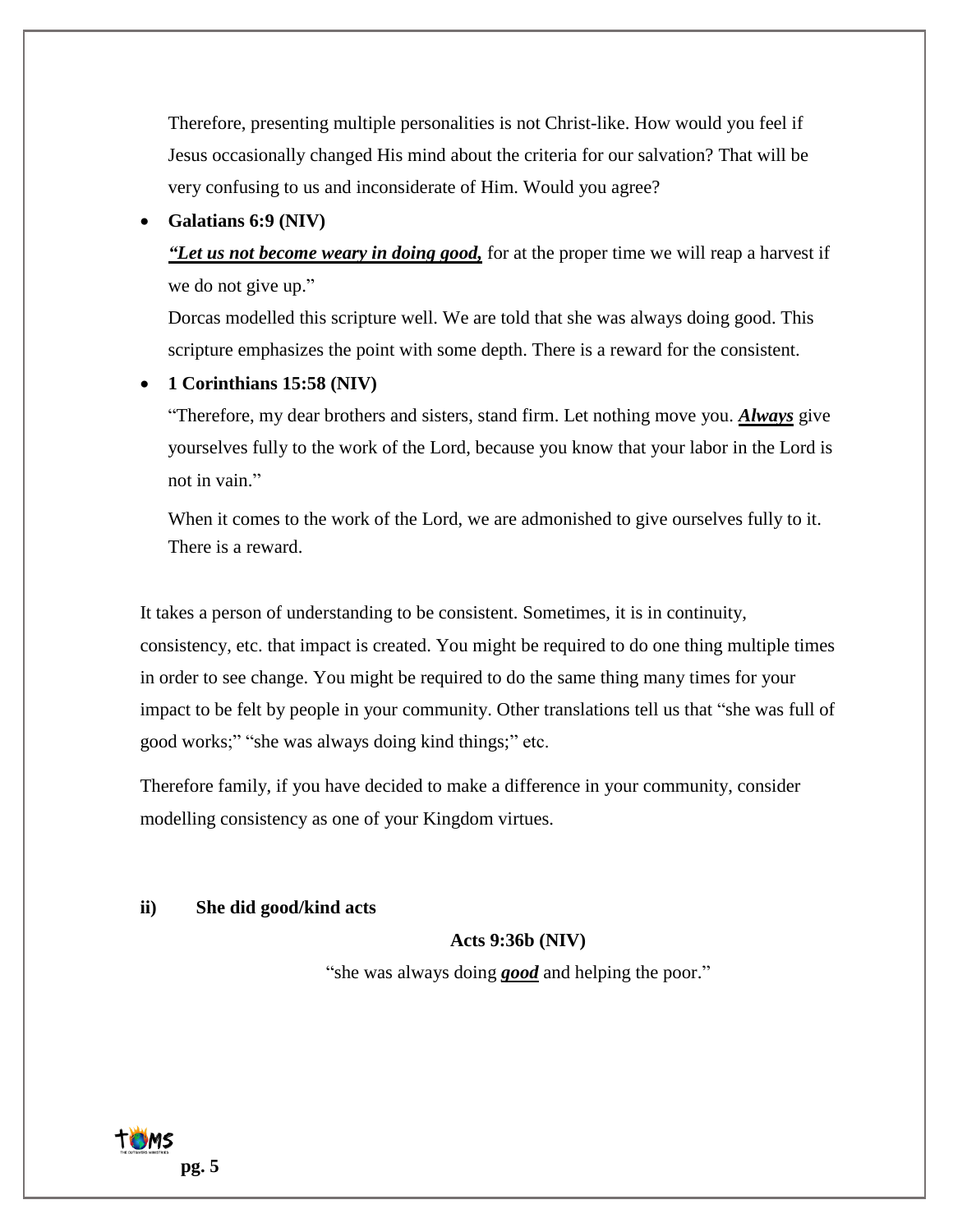In order to become an impactful community citizen, doing good/kindness is imperative. Goodness is the fruit of the spirit (Galatians 5:22). Doing good will be to do things that will benefit another. That is exactly what Dorcas did for her community.

**iii) She was a doer**

#### **Acts 9:36b (NIV)**

"she was always *doing* good and helping the poor."

Most often we wish many things for our community. We wish that someone will address the concerns in our political system. We wish that someone will address bullying in schools. We wish… we wish… we wish…Isn't that true? How about we step up and do something about the situation instead of wishing. Dorcas knew she could not "do good" to everyone. However, she chose a group of people to "do" good to. Family, your community awaits you, step up and "do" something. Some one will benefit from your "doing".

#### **iv) She was a helper**

## **Acts 9:36b (NIV)**

"she was always doing good and *helping* the poor."

To help someone will mean you provide assistance, services or resources to a person or group of people on something they would not otherwise do by themselves. Dorcas was that kind of person who provided help to the poor. Every community can use additional help. Your goal is to prayerfully identify those areas where help is needed in your community and offer your assistance, services or resources. Remember, for all you do, you will be rewarded by the Father Himself.

#### **v) She was obedient**

**James 1:27 (NIV)**

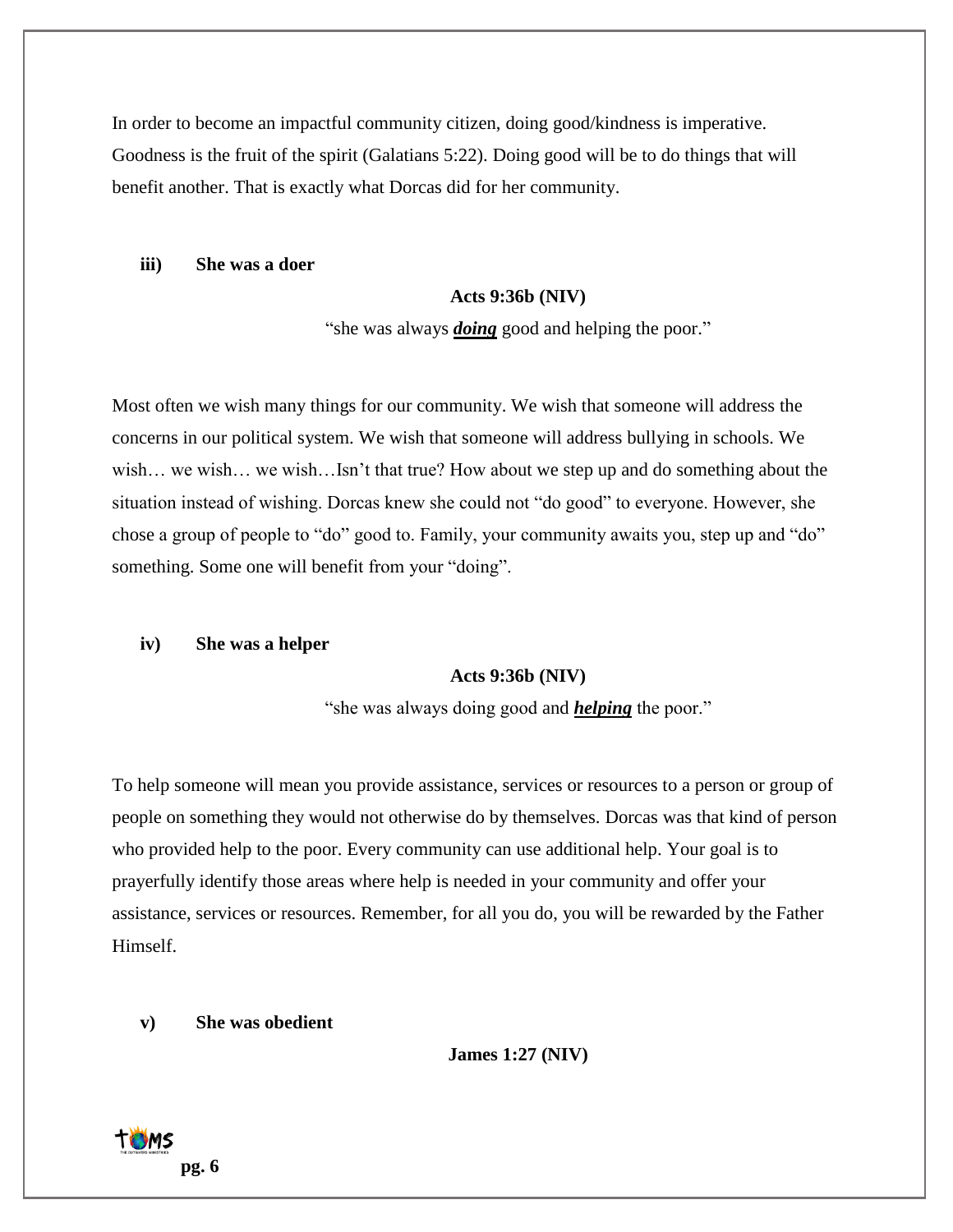"Religion that God our Father accepts as pure and faultless is this: to look after orphans and *widows* in their distress and to keep oneself from being polluted by the world."

Dorcas lived in obedience to the word. We are told in James 1:27 that looking after widows is something that the Father approves of. So, consider your ways today. Live in obedience to the word in all that you do.

# **vi) She surrounded herself with likeminded people Acts 9:38-39 (NIV)**

"Lydda was near Joppa; so when *the disciples* heard that Peter was in Lydda, they sent two men to him and urged him, "Please come at once!" Peter went with them, and when he arrived he was taken upstairs to the room. All the widows stood around him, crying and showing him the robes and other clothing that Dorcas had made while she was still with them."

I am convinced that the disciples believed in "raising up the dead". Otherwise, Dorcas should have been kept and prepared for burial after her death. However, we are told that they (the disciples) heard that Peter was in Lydda, they sent two men to him and urged him, "Please come at once!" Subsequently, we see that, the reason why they wanted Peter was so that he could pray for Dorcas.

#### **vii) She was a giver**

## **Proverbs 19:17 (NIV)**

"Whoever is generous to the poor lends to the LORD, and he will repay him for his deed."

There is a reward reserved for givers. Choose to be a cheerful giver. Giving is an act of obedience to the word. However, your obedience in this area is only complete when you give with the right motives.

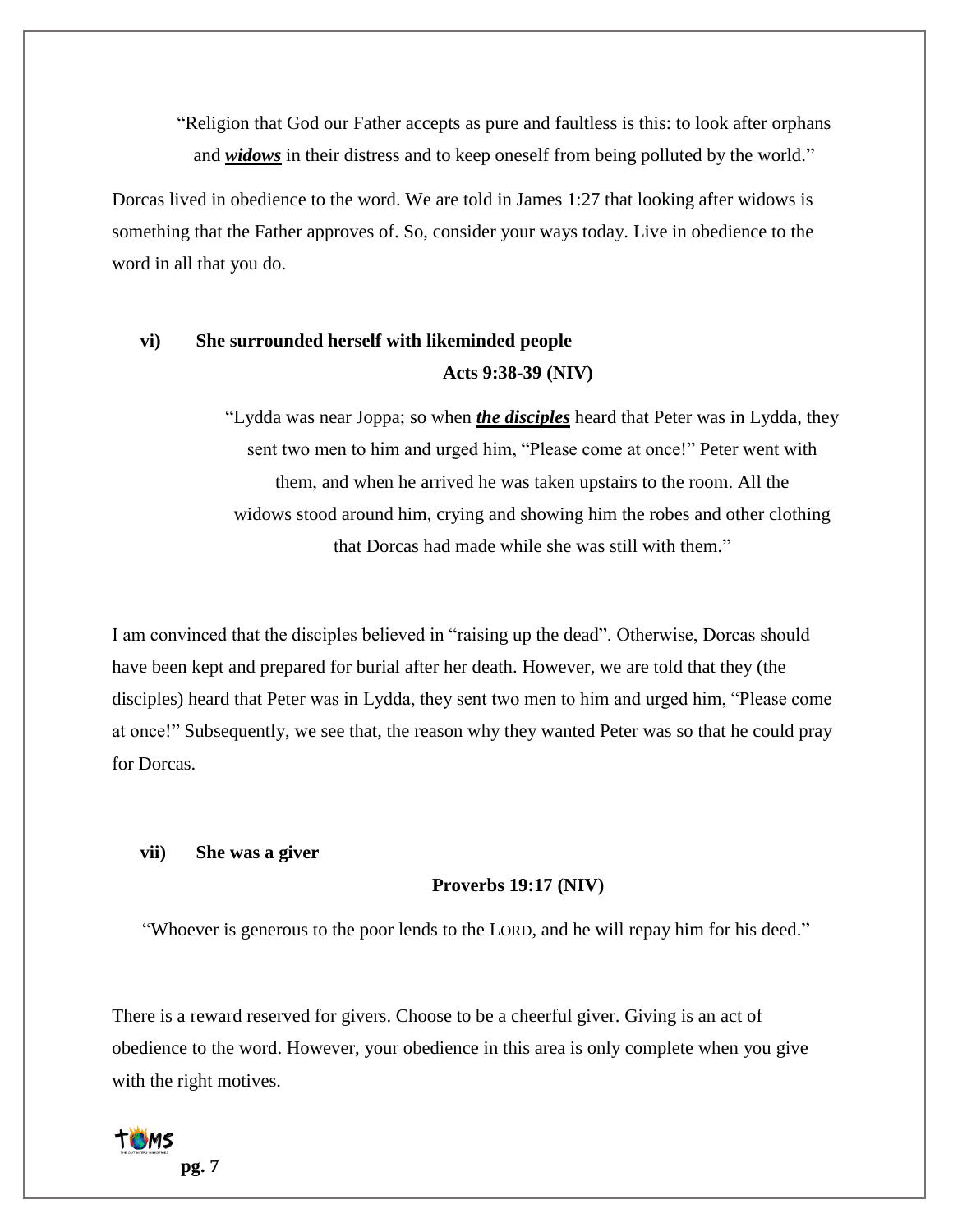## **viii) She was selfless**

We can safely conclude that Dorcas was not a selfish lady. Her community was positively impacted by her. Selfishness is not of God. It is of the devil. Do well to identify areas of selfishness in you and ask the Father to show you how to address them. One way to overcome selfishness is to become a giver on purpose. Give your time. Give things. Give money. Give. Give. Give. Do not keep everything to yourself.

## **ix) She understood the significance of investing in others**

## **Acts 9:39b (NIV)**

"All the widows stood around him, crying and showing him the robes and other clothing that Dorcas had made while she was still with them."

The fact that widows cried; and not just cry, but also showed robes and other clothing that she made for them, tells us that Dorcas understood the importance of investing in other people. And these people showed evidence of her investments (robes and other clothing she made).

## **C) Life Lessons from the Ministry of Dorcas**

## -**Not everyone will miss your absence.**

Your absence could be as a result of death as in the case of Dorcas. Or it could be as the result of another assignment which requires that you change your crowd. However, always live purposefully wherever you find yourself and be diligent with every assignment given to you.

## **Acts 9:39b (NIV)**

"All the *widows* stood around him, *crying* and showing him the robes and other clothing that Dorcas had made while she was still with them."

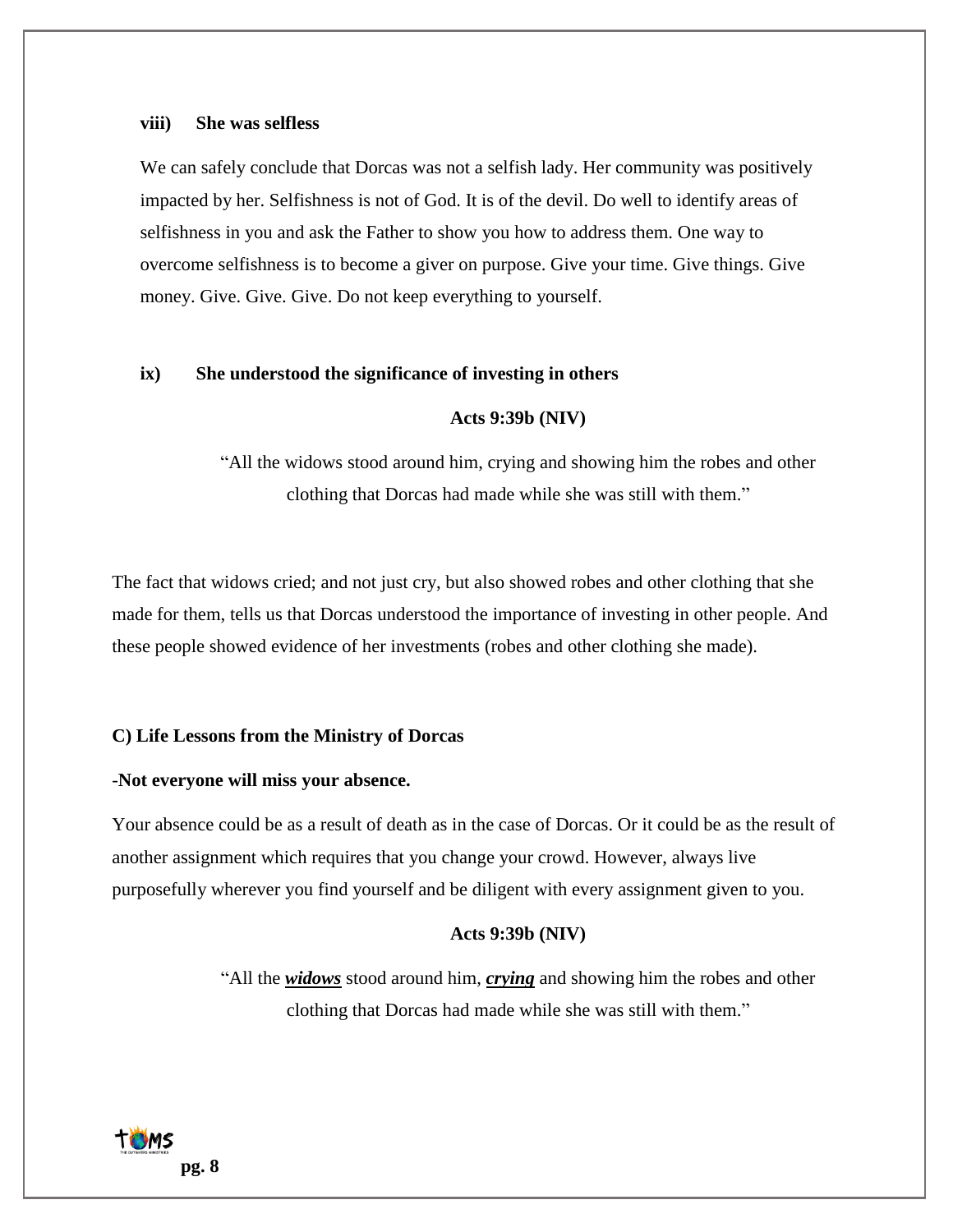Widows cried at Dorcas' death. The question I often ask myself is this "where was her family when she died?" We are only told "widows" cried when she died. What I learn from this portion of scripture is this "you may or may not be privileged to positively invest in your family for many reasons (their denial, distance, etc.), nevertheless, there is a community out there ready and willing to learn what you know; willing to benefit from your services, etc. So, do not allow all that God has invested in you to waste. Purposefully and prayerfully invest in others for His glory.

## **-For maximum impact, know your niche.**

You are not called to impact everyone. Be comfortable with this truth. When Jesus came to earth, His goal was to save the lost. His crowd was very specific. There are specific people God will bring your way for specific reasons. Be spiritually sensitive to identify them and positively invest in them. The effect of what you do must not necessarily be felt by a large group for you to consider yourself successful or productive. I consider Dorcas a very successful and productive lady in her ministry to widows.

## **Acts 9:39b (NIV)**

"All the *widows* stood around him, crying and showing him the robes and other clothing that Dorcas had made while she was still with them."

## **-Life is meant to be lived purposefully**

Ask yourself this question. What would I like to be remembered for? I am inclined to believe that Dorcas lived with this understanding. She lived purposefully and when she died, she was remembered for something. Will your community miss your absence? What will your community remember you for? You can decide today what you will like your community to remember you for. The truth remains, not everyone will remember you. The few who remember you will not all remember you for the great things you did. Nevertheless, live life purposefully doing good and fulfilling your God given assignment and all these will not go unnoticed.

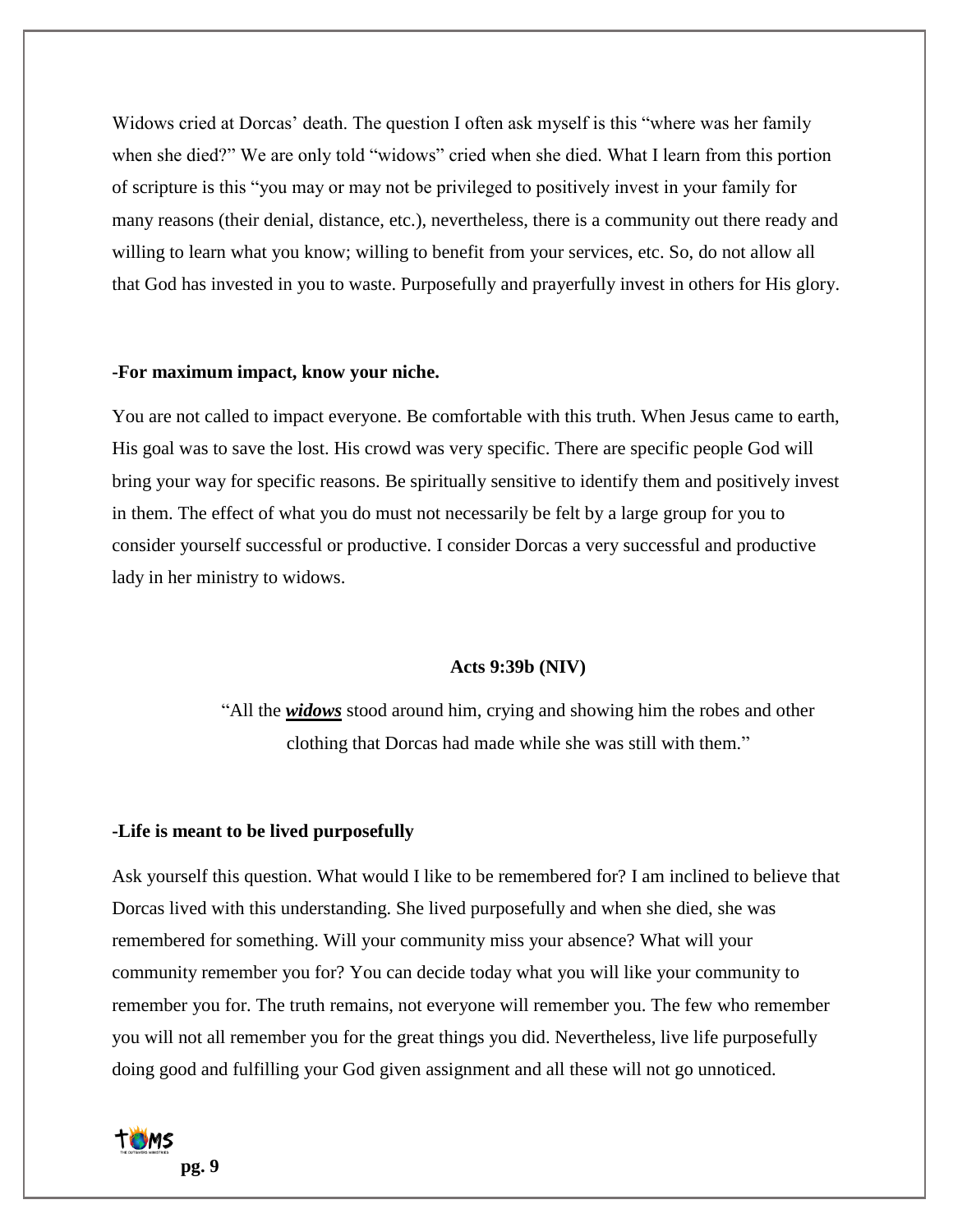## **-Your life can minister to your community when alive and when dead**

## **Acts 9:36-37, 40b-42 (NIV)**

"In Joppa there was a disciple named Tabitha (in Greek her name is Dorcas); *she was always doing good and helping the poor.* About that time she became sick and died, and her body was washed and placed in an upstairs room.

Turning toward the dead woman, he said, "Tabitha, get up." She opened her eyes, and seeing Peter she sat up. He took her by the hand and helped her to her feet. Then he called for the believers, especially the widows, and presented her to them alive. *This became known all over* 

## *Joppa, and many people believed in the Lord."*

## **-There is a reward**

Dorcas was rewarded with life. Her life was extended as a result of her good. The Bible clearly tells us in Galatians 6:9 (NIV) that "Let us not become weary in doing good, for at the proper time we will reap a harvest if we do not give up". So clearly, there is a reward. We cannot determine the "kind" of reward, nevertheless, we can determination "whether or not" we will receive a reward.

## ✓ **The Ministry of Stephen**

Stephen as we all know was martyred when we read about him from the book of Acts 6 and 7. However, there is so much we can learn from his life prior to his martyrdom. The life of Stephen highlights to us the significance of godliness in the life of a community citizen. Stephen is introduced to us in Acts 6:5 (NIV) as "a man full of faith" and "the Holy Spirit". He was chosen as one of the seven individuals to distribute food to the widows.

Let's pause and think through these truths together in view of our lives today. Food distribution in our day and age could be likened to serving/volunteering in a soup/food pantry. Or, wherever volunteers gather for the purpose of distributing food to specific members in their community.

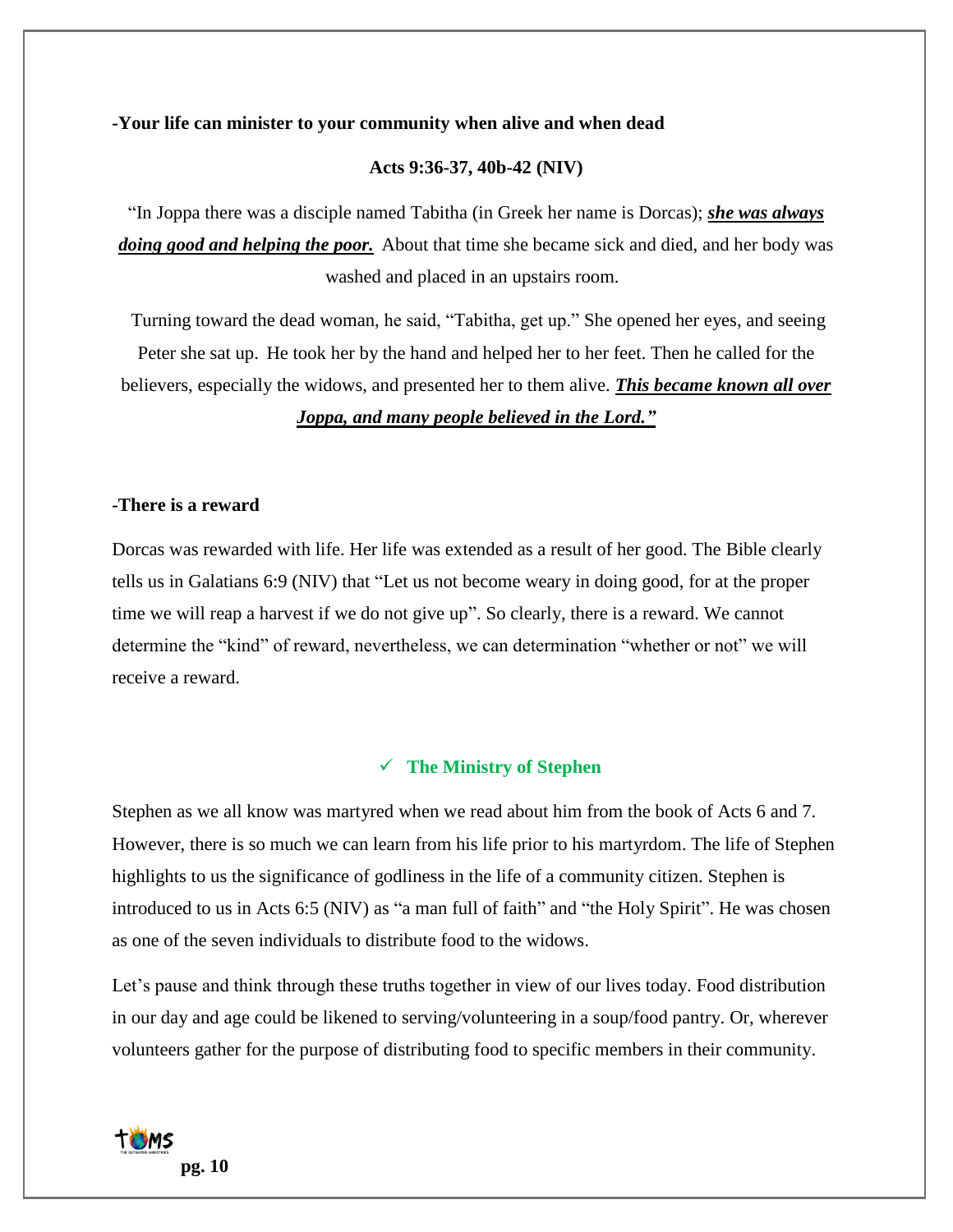Who would have thought that in order to become a volunteer in your community, being full of faith and full of the Holy Spirit will count as one of the requirements? That was the case then and serves as a standard for us today. Becoming an impactful community citizen requires that from us – to be full of faith and full of the Holy Spirit. Like Dorcas and Stephen, you have to be a disciple of Jesus Christ.

## **Acts 6:1-7 (NIV)**

"In those days when the number of disciples was increasing, the Hellenistic Jews among them complained against the Hebraic Jews because their widows were being overlooked in the daily distribution of food. So the Twelve gathered all the disciples together and said, "It would not be right for us to neglect the ministry of the word of God in order to wait on tables. Brothers and sisters, choose seven men from among you who are known to be full of the Spirit and wisdom.

We will turn this responsibility over to them and will give our attention to prayer and the ministry of the word." This proposal pleased the whole group. They chose Stephen, a man full of faith and of the Holy Spirit; also Philip, Procorus, Nicanor, Timon, Parmenas, and Nicolas from Antioch, a convert to Judaism. They presented these men to the apostles, who prayed and laid their hands on them. So the word of God spread. The number of disciples in Jerusalem increased rapidly, and a large number of priests became obedient to the faith."

In order to be full of faith and full of the Holy Spirit, we need to be disciples of Jesus, by investing time in studying the word of God and in prayers.

#### **Practical Lessons from the Life of Stephen**

- **He lived conscious of who he was and his assignment as a child of God.** His assignment was not limited to distributing food. He sought opportunities to perform great wonders and signs among the people. So too, we should not limit our impact to just one area of service in our community. Serve your community physically and spiritually.

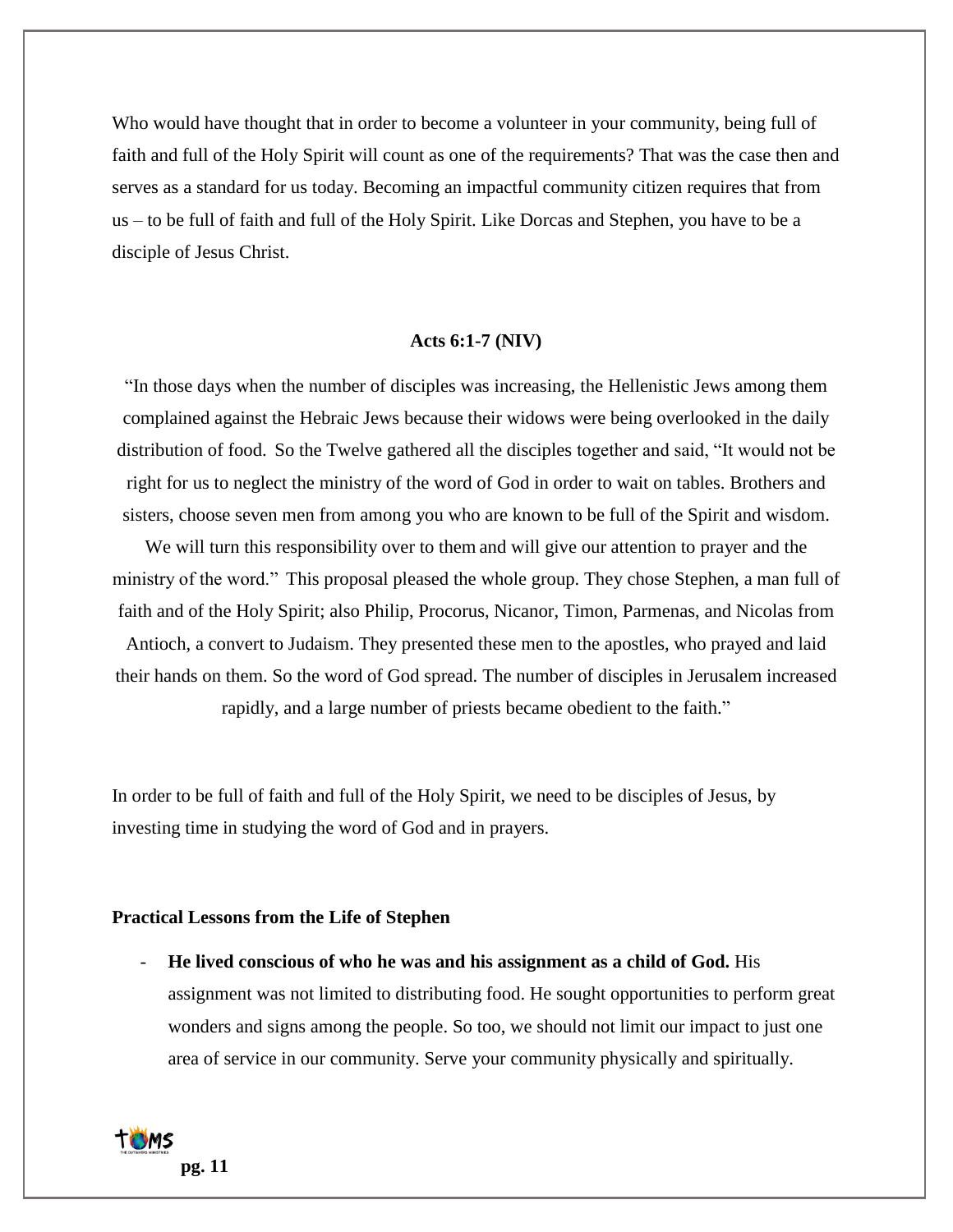#### **Acts 6:8 (NIV)**

"Now Stephen, a man full of God's grace and power, *performed great wonders and signs among the people."*

- **He was full of the word of God (Acts 7:1-53 NIV).** Earlier, we saw that he was referred to as a man "full of faith". When we interact and serve in our community, we will certainly face challenges, we will be confronted, and the best way to overcome the challenges is with the word of God. Our involvement in the community will sometimes be challenged from unlikely sources, however, like Stephen, we need to be prepared to use the word of God as our shield of faith.

#### **Acts 6:9-11(NIV)**

"Opposition arose, however, from members of the Synagogue of the Freedmen (as it was called)—Jews of Cyrene and Alexandria as well as the provinces of Cilicia and Asia who began to argue with Stephen. *But they could not stand up against the wisdom the Spirit gave him as he spoke.* Then they secretly persuaded some men to say, 'We have heard Stephen speak blasphemous words against Moses and against God.'"

- **While serving at his post as a food distributor to widows, Stephen overcame many challenges.** Yet, he chose to not compromise his believe in Jesus Christ. He eloquently shared the word of God with the people **(Acts 7:1-53 NIV).** After which he was martyred. The question for us today is this "How far are we willing to go for the Lord?". Your ability to stand in the midst of challenges is only as strong as the revelation of God's word in you.

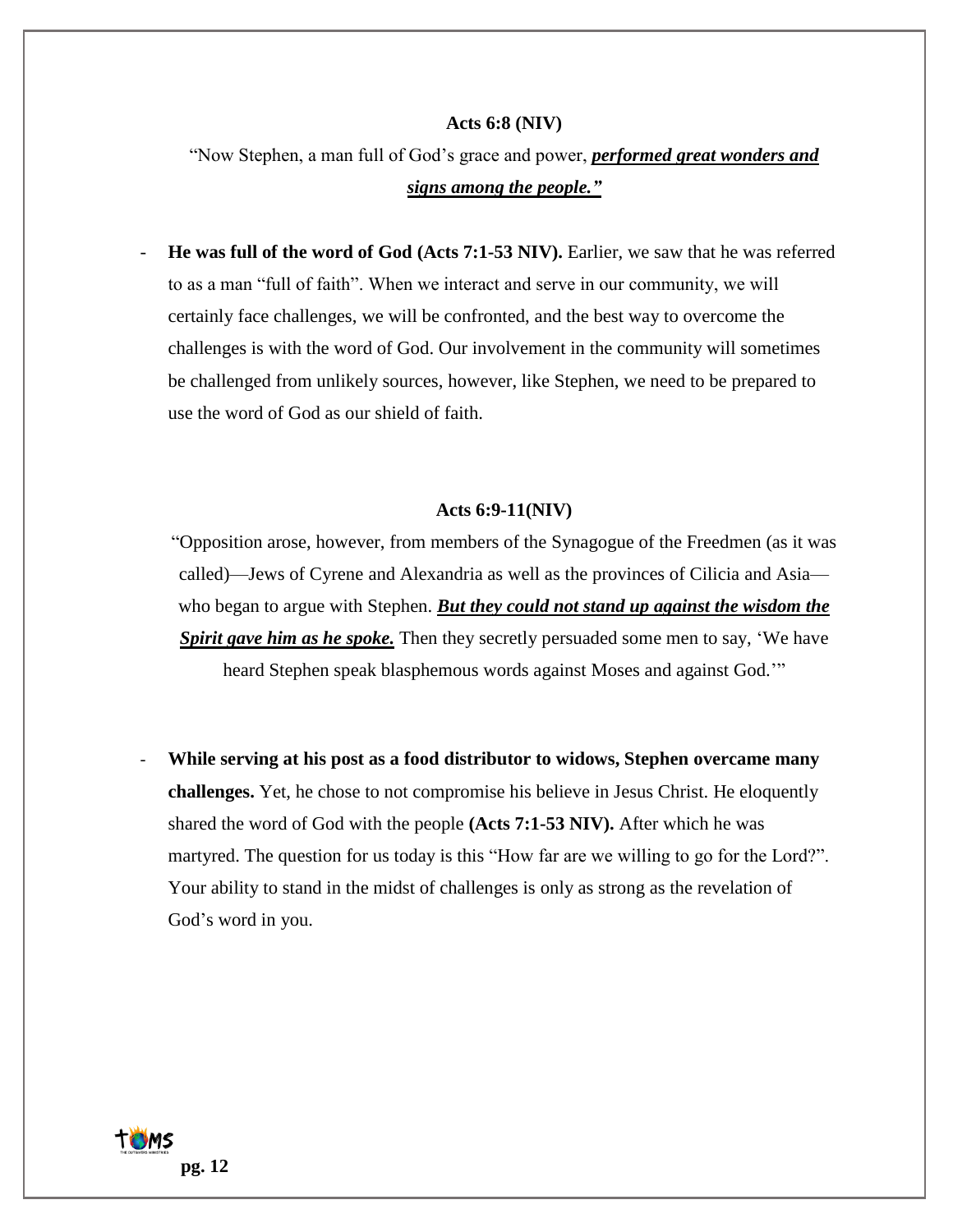## **Additional Points**

"Stephen" in Greek means "Crown". A crown is usually placed on the head. A crown symbolizes royalty. Royalty in the kingdom is our heritage. As impactful community kingdom citizens, we should serve others with the consciousness of who really are.

Excellence should be our watch word. Never settle for mediocrity even when you serve. Excellence is only complete in a person filled with faith (the word) and the Holy Spirit (His person and His presence).

- $(Vs 8)$  our identity should be demonstrated wherever we find ourselves (our services should be accompanied with power, signs, wonders and miracles).
- Community controversies identified in Acts chapter 6

Arguments (Vs 9)

Lies telling (Vs 11)

Physical abuse (fights) (Vs 12)

False witnesses (Vs 13)

Other attributes of Stephen that I identified during my study Spiritual intelligence. He was indeed knowledgeable about the word of God and was unashamed of it. Chapter 7:1-59).

He was forgiving. Even when his community stoned him, he said (Lord, do not hold this sin against them), then he fell asleep (died). Vs 60.

## ✓ **Use The Berean Approach**

In order to become an impactful community citizen, you need to be a student of the word of God. Create opportunities to study the word and know more about it. It will benefit you and those around you. The word will guide you and you will be in position to help guide others. The word of God tells us something brief yet very significant about the Bereans.

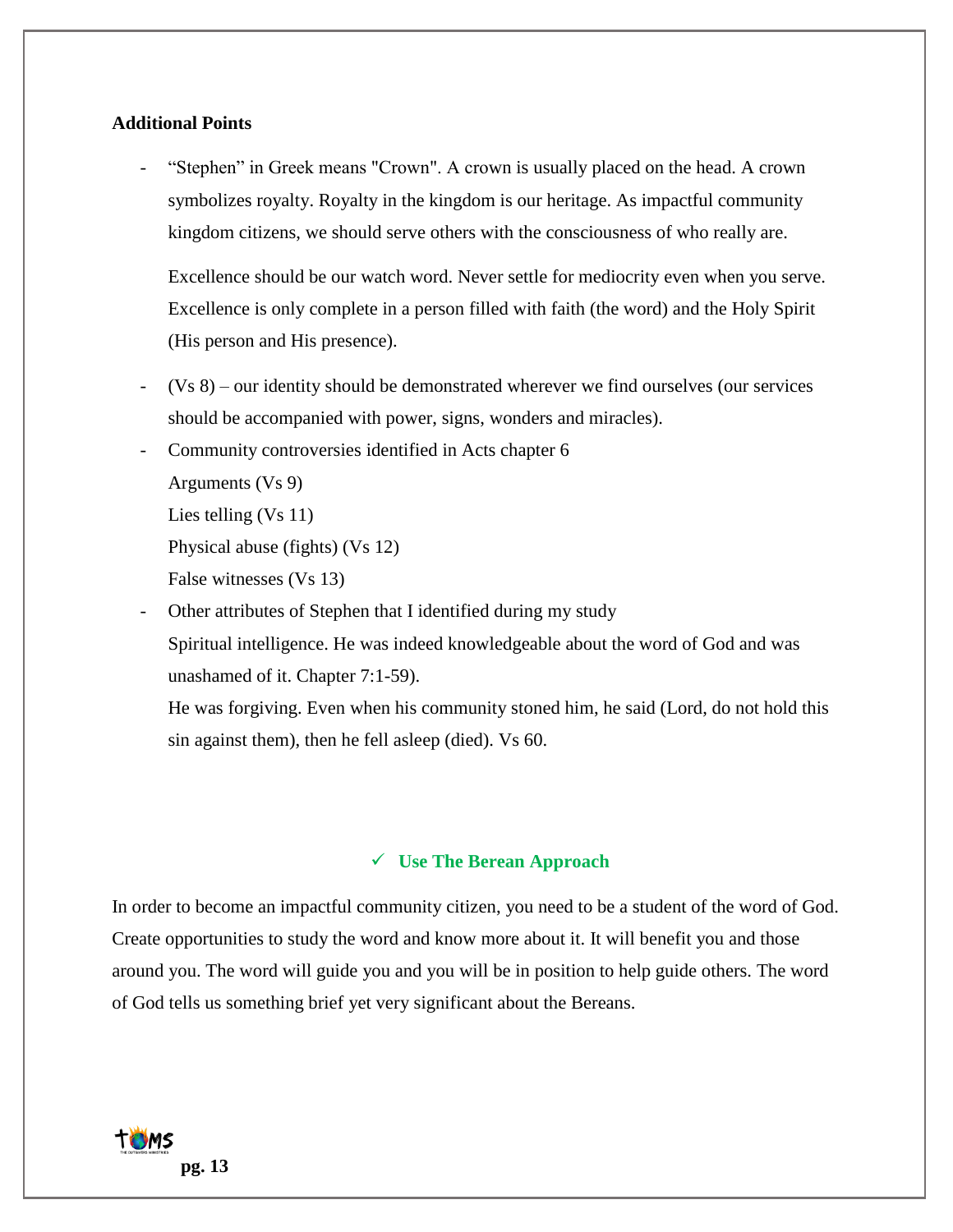## **Acts 17:11 (NIV)**

"Now the Berean Jews were of more noble character than those in Thessalonica, for they received the message with great eagerness and examined the Scriptures every day to see if what Paul said was true."

This portion of scripture brings out comparisons between residents in the Berean community versus those in Thessalonica. I will like us to embrace the attitudes of the Berean Jews and make it ours. They were

- i) Of noble character. Other translations tell us they were open-minded; more receptive than those in Thessalonica.
- ii) They received the message with great eagerness.
- iii) They examined the scriptures everyday to see if what Paul said was true.

#### Isn't that outstanding?

In order to make a difference in our community, we need to know what they believe and how the system functions. Also, we need to intentionally listen and receive the message with a degree of interest (not because we plan to implement it). When the message is received, plan to examine it closely with your guide (the word of God) to make sure it is true or to make sure that the standards are godly.

As community citizens, we should avoid being closed-minded and shunning every opportunity to listen to others. The act of listening is not just for gaining information, it is also a demonstration of your interest and value for others. There is so much we can learn from each other.

# ✓ **The Ministry of Priscilla and Aquilla**

We continue to look at different ways from scripture on how we can become impactful community citizens. Priscilla and Aquilla are examples of individuals who made a difference in their community through their attitude listening to others, building others in the word and welcoming the church in their homes. They were knowledgeable about the word evidenced by

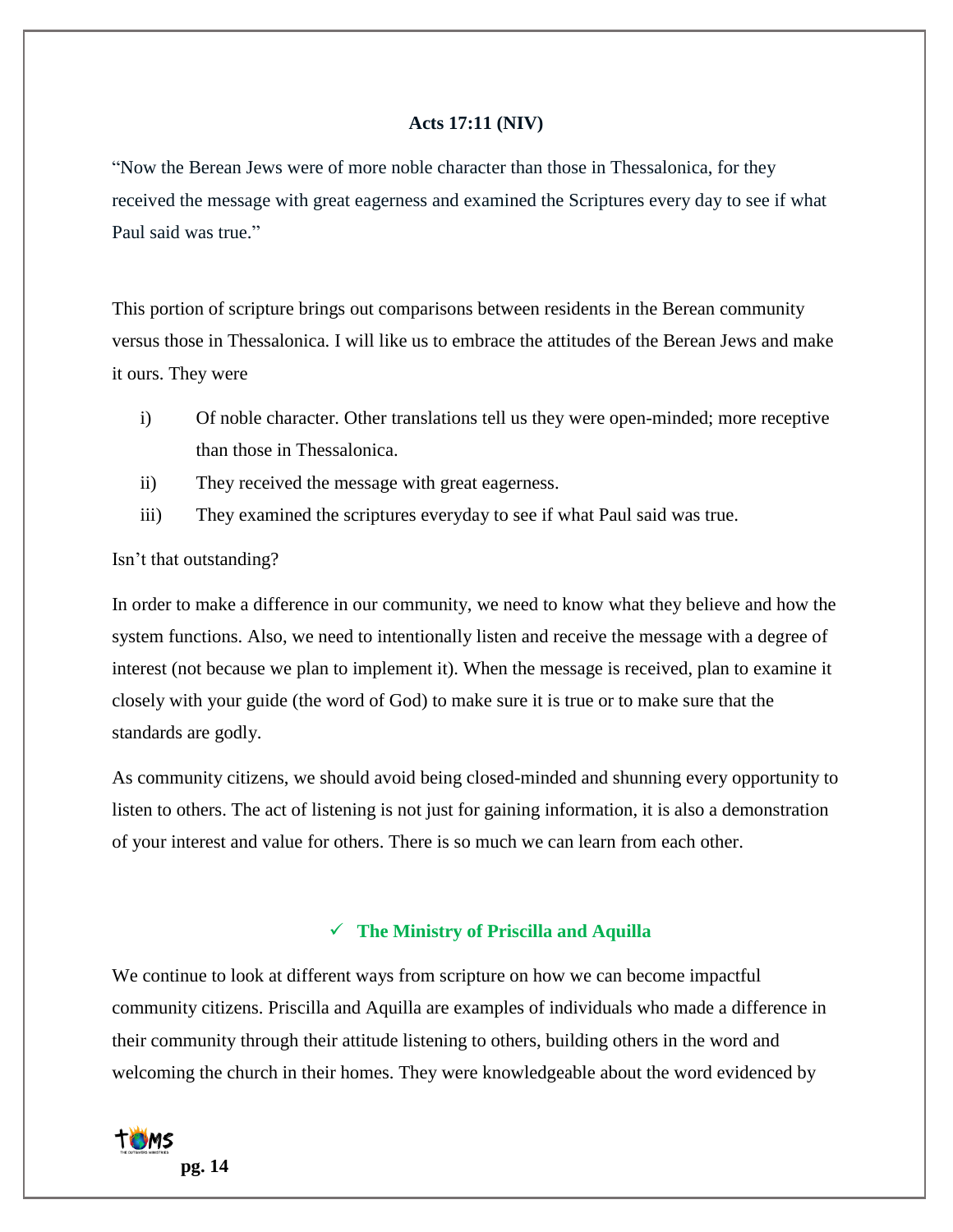their ability to recognize when a person was not comprehensively communicating the word as in the case of Apollos.

## **Acts 18:24-28 (NIV)**

"Meanwhile a Jew named Apollos, a native of Alexandria, came to Ephesus. He was a learned man, with a thorough knowledge of the Scriptures. He had been instructed in the way of the Lord, and he spoke with great fervor and taught about Jesus accurately, though he knew only the baptism of John. He began to speak boldly in the synagogue. *When Priscilla and Aquila heard* 

*him, they invited him to their home and explained to him the way of God more adequately.*

When Apollos wanted to go to Achaia, the brothers and sisters encouraged him and wrote to the disciples there to welcome him. When he arrived, he was a great help to those who by grace had believed. For he vigorously refuted his Jewish opponents in public debate, proving from the Scriptures that Jesus was the Messiah."

This action by Priscilla and Aquilla was only possible because they were students of the word themselves. Otherwise, they would have accepted the message from Apollos as the complete message. My question to you today is this "how much of the word of God do you know?" If someone presents the gospel to you today, are you able to tell whether or not the presentation is complete? Or, will you just accept what you are being told?

It is very possible that we will not know everything at a given time, nevertheless, we can use the Berean approach – search scripture daily to make sure what is being taught is true. And in this case, complete.

## **Practical Lessons From the Ministry of Priscilla and Aquila**

- Our study of the word and knowledge of the word benefits us and our community.
- We can help build individuals in our community to a place where they begin sharing the word more adequately.